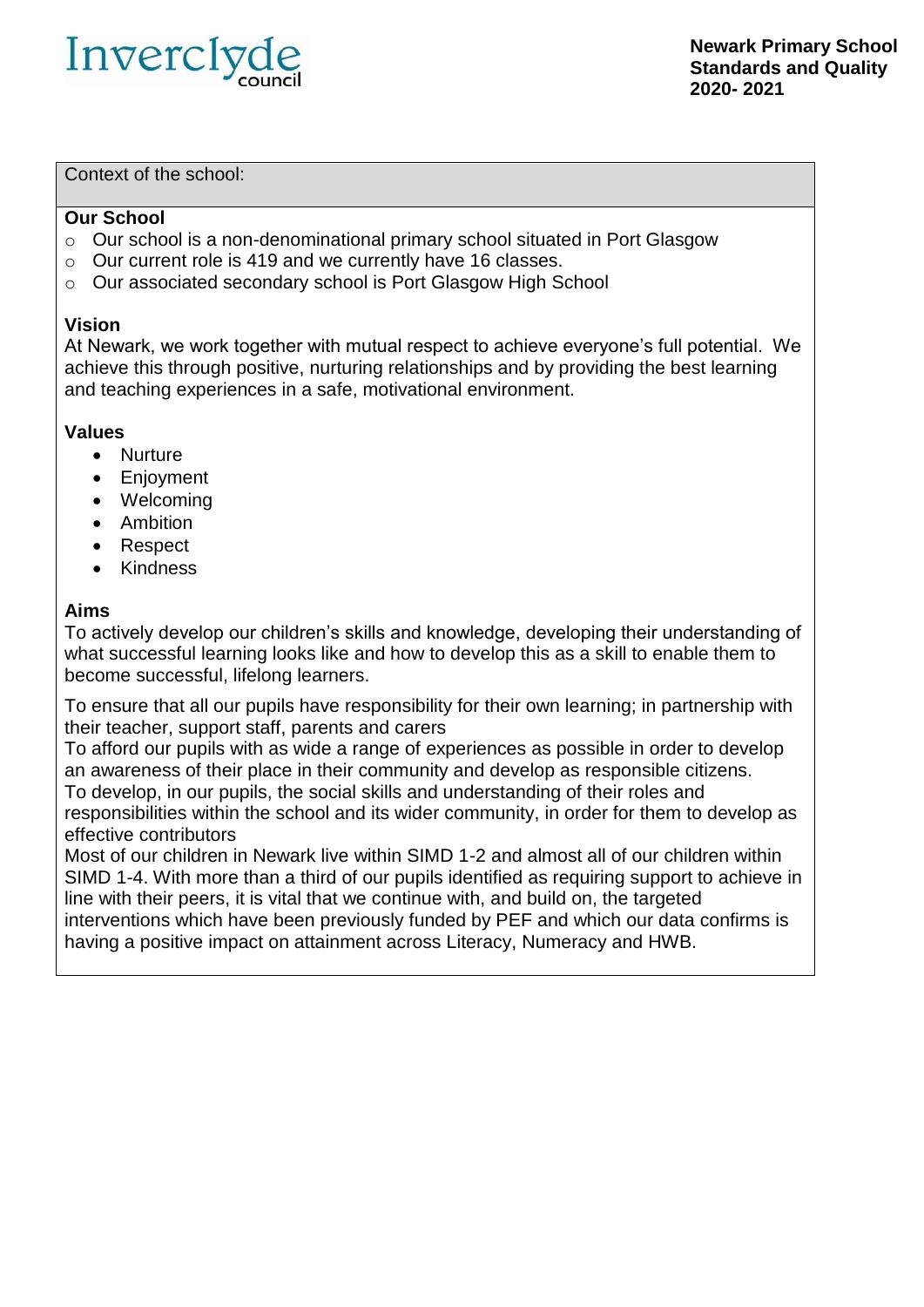School priority 1: Improvements in attainment, particularly in literacy and numeracy

| <b>NIF Priority</b>                      | <b>HGIOS?4 QIS</b>                     |
|------------------------------------------|----------------------------------------|
| Improvements in attainment, particularly | 3.2 Raising attainment and achievement |
| in literacy and numeracy                 | 2.3 Learning, teaching and assessment  |
| <b>NIF Driver</b>                        | 2.22.2 Curriculum                      |
| Assessment of children's progress        |                                        |
| Teacher professionalism                  |                                        |
|                                          |                                        |

### **Strategies**

- Provide a consistent approach to our remote learning offer across all stages which ensures all children have new learning planned and the same opportunities to participate
- Support children, families and staff with digital technologies in line with IC digital safeguarding policy and development of digital literacy
- Embed Play Pedagogy in practice for Nurture, P1& 2 Develop pedagogy in P3 through use of Floorbook Planning by hearing the children's voice and being responsive to their interests through IDL
- To engage with a range of assessment data to ensure all children are being supported/ challenged and appropriate interventions planned
- Raising Attainment targeted support for individuals not meeting their Benchmarks in Literacy and Numeracy with focus on children at risk of the poverty related attainment gap
- To develop a clear and shared understanding of differentiation as a school to ensure learner's needs are met through appropriate planning, pace and challenge

#### **Progress**

Evidence within the school website, weekly TEAM meetings with SLT and class teachers and tracking documentation updated on a daily/weekly basis ensured a consistent approach to our remote learning offer. Quality assurance took place weekly, with the Acting PEF Depute scrutinising results and feeding back to SLT and teaching staff. Children tracked daily for attendance in TEAMS. If there was a digital vulnerability these children were invited into the hub.

The school worked with EO responsible for digital technology, Port Glasgow High School and Barnardo's to devise a spreadsheet to identify and support digitally vulnerable families. Parents were surveyed to gather views of all stakeholders on access to remote learning as well as access to teachers. A Zoom call was held with the whole parent forum invited to gather views on how best to create Remote Learning Policy for Newark.

The Early Years Team (Nurture- P2) worked collegiately to support each other with their play based pedagogy. Lauren Heron P1 teacher has taken the lead for the school. A significant amount of budget was dedicated to resources to support play. The teachers are building their confidence and we will continue with a similar team next session to ensure consistency in approach. CLPL training will be undertaken by staff, following on from this session's input.

PEF DHT was responsible for gathering and scrutinising assessment data to ensure all children were supported/challenged and appropriate interventions were planned. He liaised with all Class Teachers and used information from tracking sheets to identify children who would benefit from recovery support. Assessments were completed for individuals, e.g. YARC, Rapid Recovery (Maths), Recall for children on the dyslexia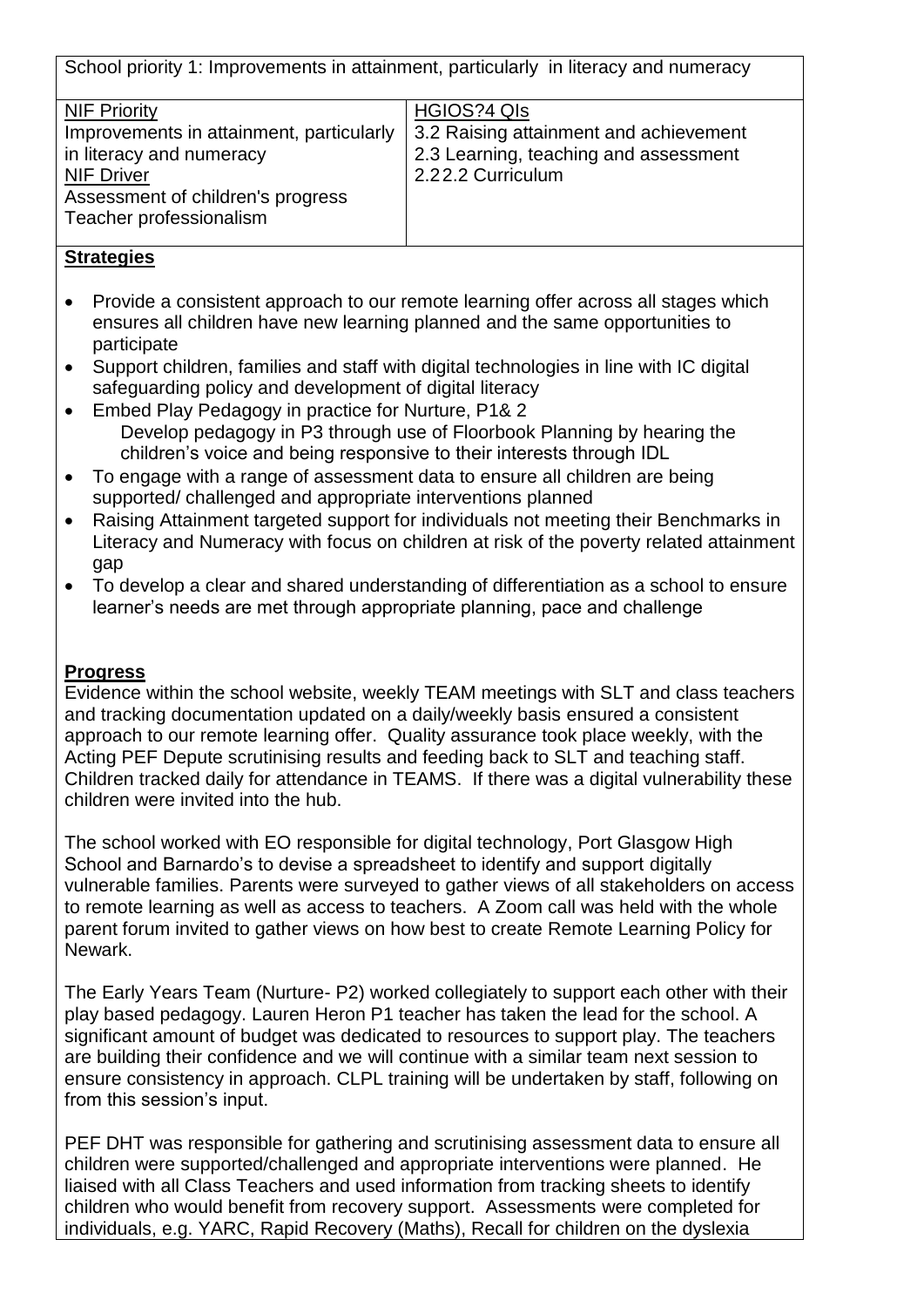pathway. This information was used as a baseline for recovery staff to create groups. SFL teacher targeted children in P7, recovery teachers focussed on P2 and P4 where the biggest gaps were (this information was collated from the data dashboard. PT focussed on P5 with Catch Up Literacy. P1 had Outreach from AC.

A staff meeting focussed on Differentiation, led by acting PEF DHT. This followed on from Coaching and Modelling Officers input from the Attainment Challenge in Term 1.

# **Impact**

Almost all children (94%) engaged in some way with home learning throughout lockdown, either through TEAMS, live check-ins with their teacher or by using SumDog or BugClub resources. Paper Learning Packs proved to be popular with the majority of families using these, either by collecting them personally or being delivered by Senior Leaders. Home visits were made to families who were not engaging.

Almost one third of the school cohort accessed the hub, almost half of these being vulnerable children. This allowed school staff to support engagement with learning and safeguarding. A Remote Learning Policy has been shared with all stakeholders and referred to. All teachers created what the parents' expectations were of home learning.

For P1, all children predicted to meet their Benchmarks pre lockdown achieved this target. The play pedagogy in these classes helped close the gap, and ensured a smooth transition back to school.

To support children and families with digital technologies, the school worked in conjunction with IC. A few devices were procured for families, along with data SIMS and one Barnardo's laptop. Procurement of some laptops was difficult. A few children were targeted to attend Hub who did not have adequate access to digital technology.

Recovery teachers provided and collated information to provide impact statements for individuals not meeting their benchmarks. This ensured the groupings of children were fluid and the correct children were being targeted. We could identify children from the impact statements to move into learning support groups if the intervention did not have the desired outcome.

Quality Assurance focussed on Differentiation and samples of learning packs. Following Quality Assurance visits, more work in some stages needs to be done to ensure consistency re differentiation. This will continue on next session's School Improvement Plan.

# **Next Steps**

More training on Differentiation from Attainment Challenge Staff, together with a real focus during Quality Assurance visits by SLT to classes.

Continue with Play Pedagogy next session and ensure that staff receive specialist training, organised by Attainment Challenge.

Continue with a range of assessments to support improvements in reading, writing, spelling and numeracy

Deploy additional staff, either through PEF or from LA, to support identified individuals and target support appropriately.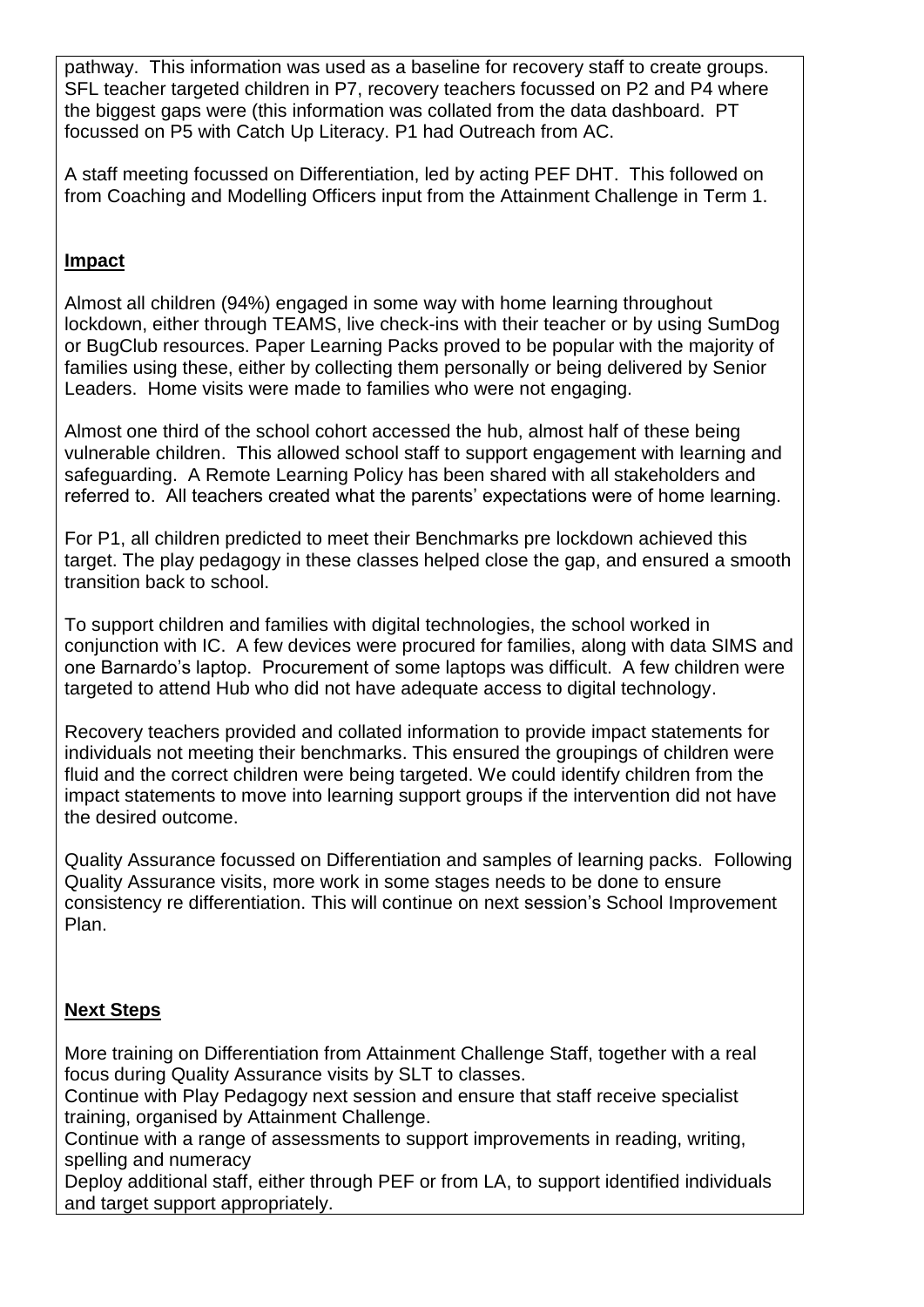School priority 2: Closing the attainment gap between the most and least disadvantaged children

| <b>NIF Priority</b>                    | HGIOS?4 QIS                               |
|----------------------------------------|-------------------------------------------|
| Closing the attainment gap between the | 2.7 Partnerships                          |
| most and least disadvantaged children  | 2.3 Learning, teaching and assessment     |
| <b>NIF Driver</b>                      | 3.23.2 Raising attainment and achievement |
| Performance information                |                                           |
| Teacher professionalism                |                                           |
|                                        |                                           |

- Trauma Informed approaches displayed by all staff to support COVID recovery including use of Coping with Adversity Toolkit for specific children
- Nurture for Recovery self-evaluation and reporting as part of IC Primary group Further development of how Bereavement, Change & Loss impacts on education and how to support learners to best meet their wellbeing needs
- Undertake Emotion Works programme for all children to develop emotional competence and resilience
- Undertake LIAM anxiety management programme as targeted support and provide coping skills for P5-7 as part of Universal offer
- Communication Friendly- Understanding the Six Principles of Nurture through an ASD lens

# **Progress**

Work has been done with Ed Psych, looking at crisis curve. This was delivered to specific staff, supporting distressed children. Articles were shared with targeted families and pupil and parent surveys were disseminated following COVID recovery. St Margaret's delivered 2 sessions on the impact of ACES to all school staff.

All staff attended 2 sessions with Taryn Moir, Education Psychology and Chris Bonnar, CMO Health and Wellbeing; focussing on how to meet the needs of children experiencing loss. This supported our Trauma Informed journey and allowed all staff to look at loss through a trauma lens.

The Emotion Works programme was a weekly focus during Lockdown called Wellbeing Wednesdays. This was available through TEAMS and website. The resources procured to support this were ASD friendly using BoardMaker visuals for consistency. This was led by Nurture Teacher, and facilitated live check-ins, not only with children but with families too.

Mrs O'Hagan, AHT completed training and is a LIAM practitioner. LIAM is provided by the school's Barnardo's support worker to families she works closely with. Port Glasgow High School Home Link Worker delivers this to targeted children in P7.

Our work on communication friendly nurture principles through an ASD lens is a work in progress.

## **Impact**

One individual is successfully using strategies from Crisis Curve and is using the emotions scale appropriately when they are distressed. The impact of this is a positive return into class for certain lessons.

Staff identified children who would benefit from the Change, Loss and Bereavement project and received input from Ardgowan Hospice Butterfly and Willow project. Eight children who have been affected by life limiting illnesses within families are benefitting from this input.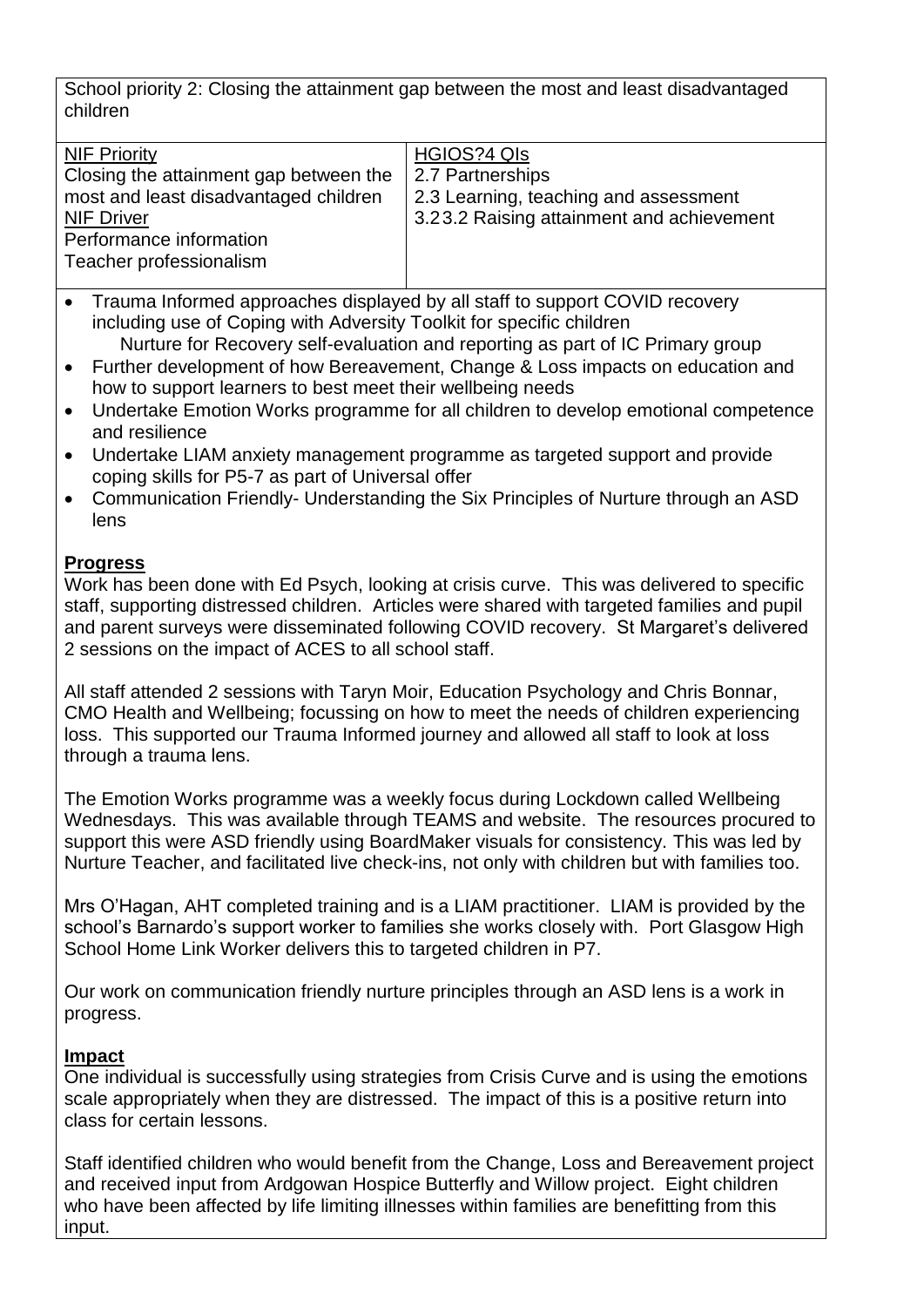A small number of children have been working closely with Education Psychology Play Therapist to support a few children because of restrictions and another 5 children have been receiving counselling from Action for Children with more referrals for both services in the pipeline when restrictions ease. All of these services are having a soft impact on children's wellbeing. The nature of counselling means this is a private service and therapists link with parents. Parents have told us these services have had a positive impact on their children's wellbeing.

Recorded content for Emotions Works was available during lockdown on a Wednesday. Class Teachers have access to this and can have used this for follow up work within the class to build resiliency. The children are now able to talk confidently about the cogs and what strategies they can use to support their emotions.

## **Next Steps**

Barnardo's will deliver an input on LIAM to all classes as restrictions lift.

Continue with Communication Friendly- Understanding the Six Principles of Nurture – ASD Lens

A speaker, James Docherty will deliver ACES input to all staff.

Class Teachers have access to Emotion Works and can use this for follow up work within the class to build resiliency.

De-escalation strategies, CMO Barriers to Learning to deliver input to staff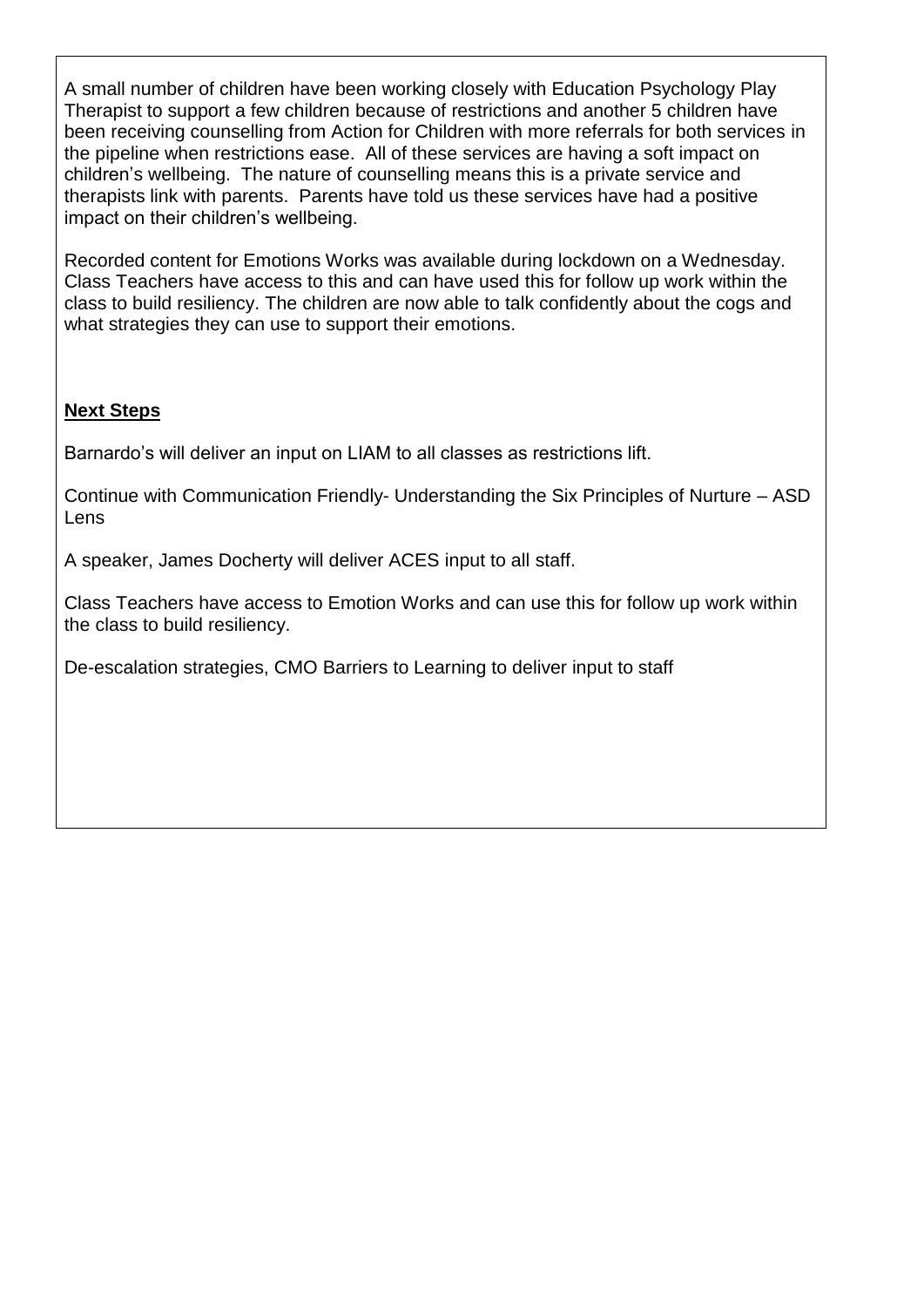#### **Priority 3: To ensure our school environment is a safe base for all children and adults, meeting the requirements of Health and Safety**

- 1. Develop manageable tracking of engagement which supports safeguarding
- 2. Use of SEEMIS Attendance monitoring and tracking in line with IC attendance
- 3. Risk Assessments (whole school/ individual) undertaken and reviewed regularly as guidance is updated

### **Progress**

3.1 Attendance monitoring scrutinised daily by SLT. Any children who had had no contact for 48 hours were contacted by SLT and visited if there was no answer. Children who we had concerns about attendance were invited to the Hub.

3.2 Developing use of Attendance Dashboard with support from Liz Sommerville and Ross **Scullion** 

3.3 Risk Assessment adhered to and any new input through daily briefings or issues were dealt with accordingly. All new information was cascaded to staff timeously at briefings.

### **Impact**

One hundred and fourteen children were offered half day slots in Hub. Out of those, 91 had ASN, SW, digital vulnerability or attendance concerns.

SLT had regular contact with SWS and other agencies to ensure children were safeguarded throughout the period of lockdown. Liaison with Home Link Worker, Barnardo's and SWS to ensure families had access to food and knew who to ask for help if needed.

Through Attendance Dashboard we could identify and compare targeted children. Continued work needed to increase SLT & clerical staff confidence.

Through close liaison with Pauline Ramsay all risk assessments were adhered to, to ensure COVID safety. Individual risk assessments were undertaken for specific children and staff.

## **Next Steps**

Continue to monitor attendance for all pupils, but with a specific focus on children at risk of the poverty related attainment gap. SLT to gain confidence using the Attendance Dashboard to support.

Continue to follow Inverclyde advice regarding Risk Assessment.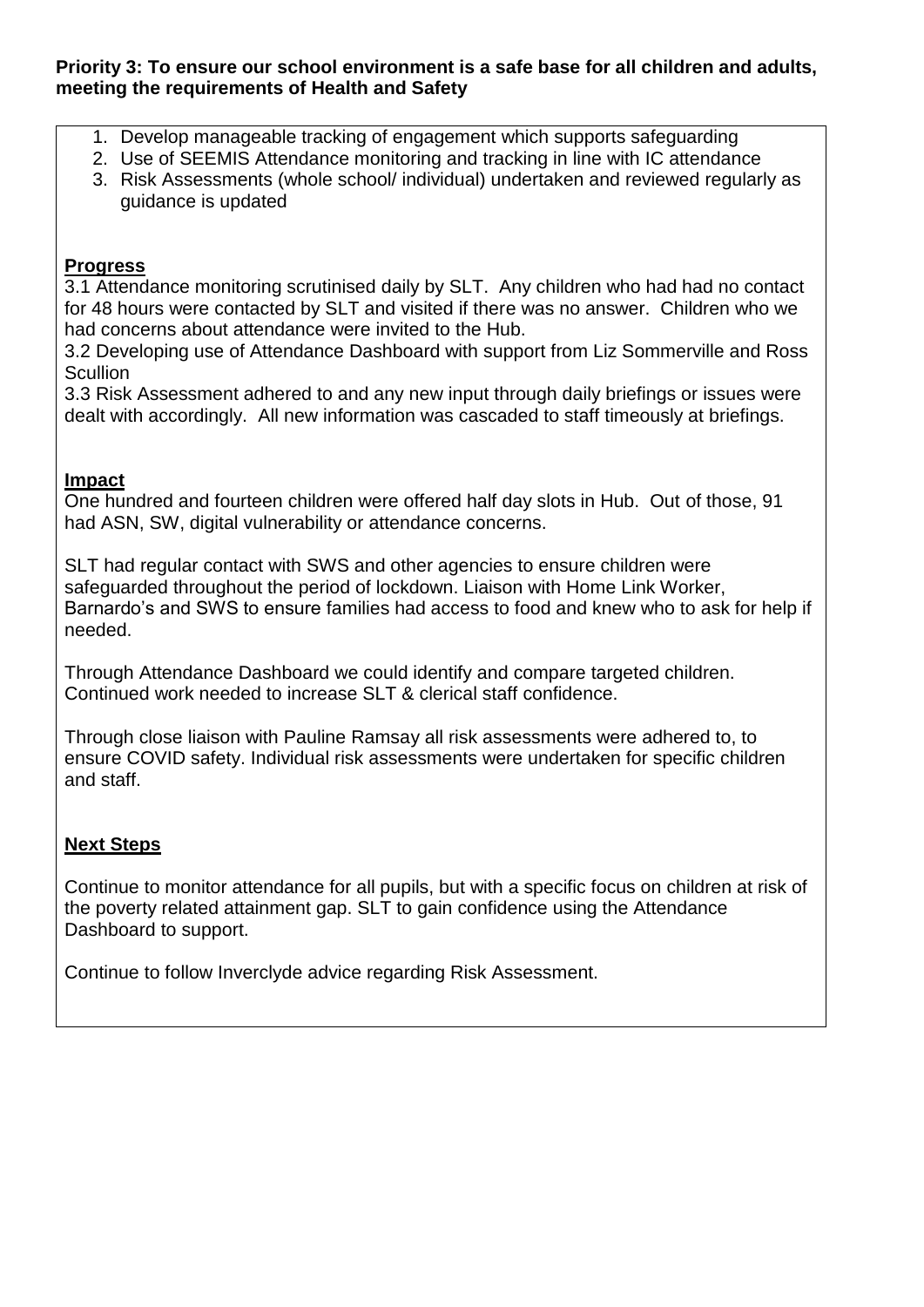#### National Priority: How are we ensuring Excellence and Equity? **Gaps in Attainment**

|          | <b>ELT</b> |           |                |                     | <b>ER</b> |           |           |                     |
|----------|------------|-----------|----------------|---------------------|-----------|-----------|-----------|---------------------|
|          | <b>P1</b>  | <b>P4</b> | P <sub>7</sub> | P <sub>1</sub> ,4,7 | <b>P1</b> | <b>P4</b> | P7        | P <sub>1</sub> ,4,7 |
| 2018/19  | 86.0%      | 86.4%     | 91.9%          | 88.3%               | 82.5%     | 61.4%     | 79.0%     | 75.5%               |
| 2020/21  | 83.9%      | 88.7%     | 93.2%          | 89.0%               | 69.6%     | 64.5%     | 71.2%     | 68.6%               |
| % change | $-2.0%$    | 2.3%      | 1.2%           | 0.7%                | $-12.8%$  | 3.2%      | $-7.8%$   | $-6.9%$             |
|          | <b>EW</b>  |           |                |                     | Numeracy  |           |           |                     |
|          | <b>P1</b>  | <b>P4</b> | P7             | P <sub>1</sub> ,4,7 | <b>P1</b> | <b>P4</b> | <b>P7</b> | P1,4,7              |
| 2018/19  | 77.2%      | 47.7%     | 61.3%          | 63.2%               | 78.9%     | 65.9%     | 66.1%     | 70.6%               |
| 2020/21  | 66.1%      | 35.5%     | 58.9%          | 53.4%               | 73.2%     | 50.0%     | 74.0%     | 66.0%               |
| % change | $-11.1%$   | $-12.2%$  | $-2.4%$        | $-9.8%$             | $-5.7%$   | $-15.9%$  | 7.8%      | $-4.6%$             |

It is evident from our data that the effects of both school closures has severely impacted the attainment for most of our cohorts. The recovery programme that had been in place was impacted by staff absence. Our focus was on emotional health and wellbeing following the initial return to school. This ensured a smooth transition from home to school.

There is a slight increase in Primary 4 for Listening & Talking, as well as Reading. We are aware our attainment in Writing across all stages has decreased this session and will be a priority for our School Improvement Plan next session.

Due to COVID restrictions, moderation sessions were unable to go ahead as planned. Next session this will be a priority to ensure teacher confidence with their professional judgements.

### **How PEF has been used**

The Senior Management structure was enhanced to implement the attendance policy and lead data analysis for attainment. This had to evolve to managing hubs and collating data for engagement during school closure.

Additional teaching staff and ASN staff were used to provide targeted support for individuals using Catch Up Literacy and Numeracy. During school closure the staff led our hubs and continued to support targeted individuals through the hub and online.

## **Evidence of Impact**

Engagement during school closure was tracked robustly and overall engagement was very high (94%). Children with Additional Support Needs, digital vulnerability or at risk of disengaging were invited to attend the hub. This amounted to 114 children (27%) attending during this period.